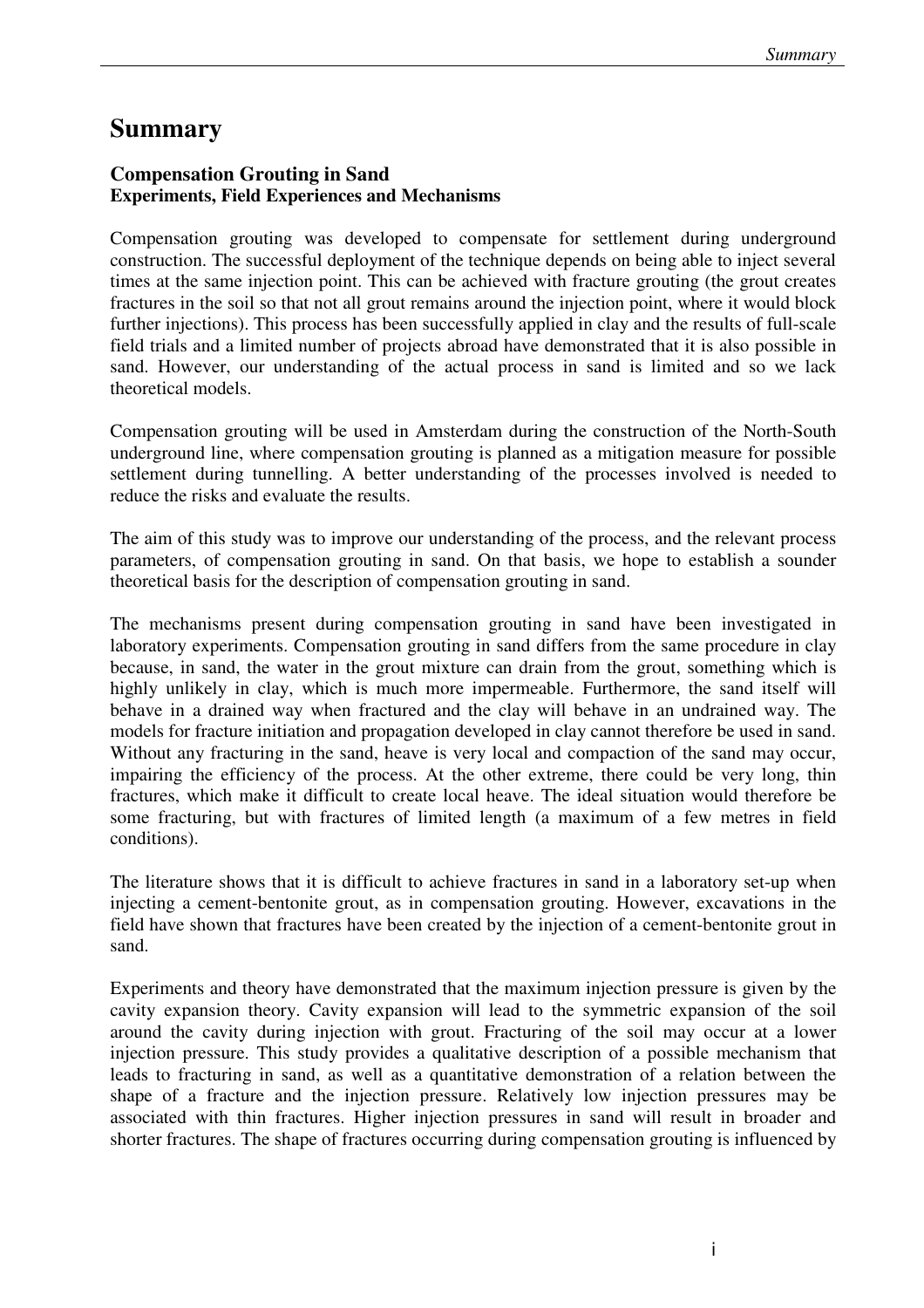the water that is pressed out of the grout into the soil during injection, a process known as "pressure filtration". A thin impermeable filter cake is needed between the injected grout and the sand to create a fracture in the sand. A filter cake that is too thick hampers fracture formation and only short fractures or no fractures at all will be formed.

Four series of grout injection experiments were performed involving a total of 34 tests. The grout properties, injection rate, confining pressure, relative density of the sand and the sand itself were varied. In three test series, the grout was injected directly into the sand. The fourth test series simulated the installation procedure used in the field.

We found, in agreement with the developed theory, that more cement in the grout results in a thicker filter cake and therefore to higher injection pressures and shorter and thicker fractures. We also found that, in the conditions prevailing during the test, a low cement concentration in the grout leads to pressure infiltration: the liquid and solid particles in the grout are pressed together into the grain skeleton without deformation of the soil skeleton.

The efficiency of the grouting process (the ratio between the volume of heave created and the volume of grout injected) proved to be dependent on the density of the sand. Low relative density of the sand results in low efficiency. Efficiency increases at higher relative densities of the sand and also when the grout used contains more solid material. When grout is injected in sand with a low relative density, there will be densification of the sand, compensating for the volume of grout injected. At very high relative densities, there may even be dilatancy of the sand during deformation, resulting in higher efficiencies. However, it was not possible to prove this on the basis of the results of the measurements, because only overall efficiency was measured, with the amount of heave always being much less than the volume of grout injected.

If the installation procedure of the grout injection tubes is taken into account, as in the fourth test series, lower injection pressures result. The process of pressure filtration is also present in the sleeve grout, reducing the load on the sand around the sleeve grout, and therefore the confining stresses in the sand directly around the sleeve grout. These lower confining stresses lead to lower injection pressures. As a consequence, there is less pressure filtration during the injection (the driving parameter for pressure filtration – the pressure – is lower). The limited pressure filtration in the fourth series leads to a thinner filter cake, and therefore thinner fractures. These tests showed that, comparable to what was found in the field at several locations, grout not only concentrates in fractures, it also concentrates around the sleeve grout and forms a thin cylinder around it. This can cause heave at quite some distance from the injection point. The results from the fourth and last test series showed that it is essential to take the influence of the installation procedure into account to simulate the compensation grouting process as it occurs in the field.

At the end of this study, the bearing capacity of the pile foundations under houses at the Vijzelgracht location, which had settled after a leak through a diaphragm wall, was restored using the compensation grouting technique. Although the technique is the same, this is not compensation grouting because compensation grouting is used before settling occurs. When used after settling, the technique is known as "corrective grouting". Analysing the measurements showed that, in this case, the achieved efficiency was only very low at less than 1.7%, while normal efficiency figures are in the range of 4 to  $22\%$  (Chambosse and Otterbein,  $2001<sup>b</sup>$ ). The corrective grouting resulted in a maximum heave of 10 mm in the buildings. After the end of the grouting campaign, there was settlement for a period of 5.5 months. During this time, most of the heave that had been achieved disappeared. This ongoing settlement was much higher than at